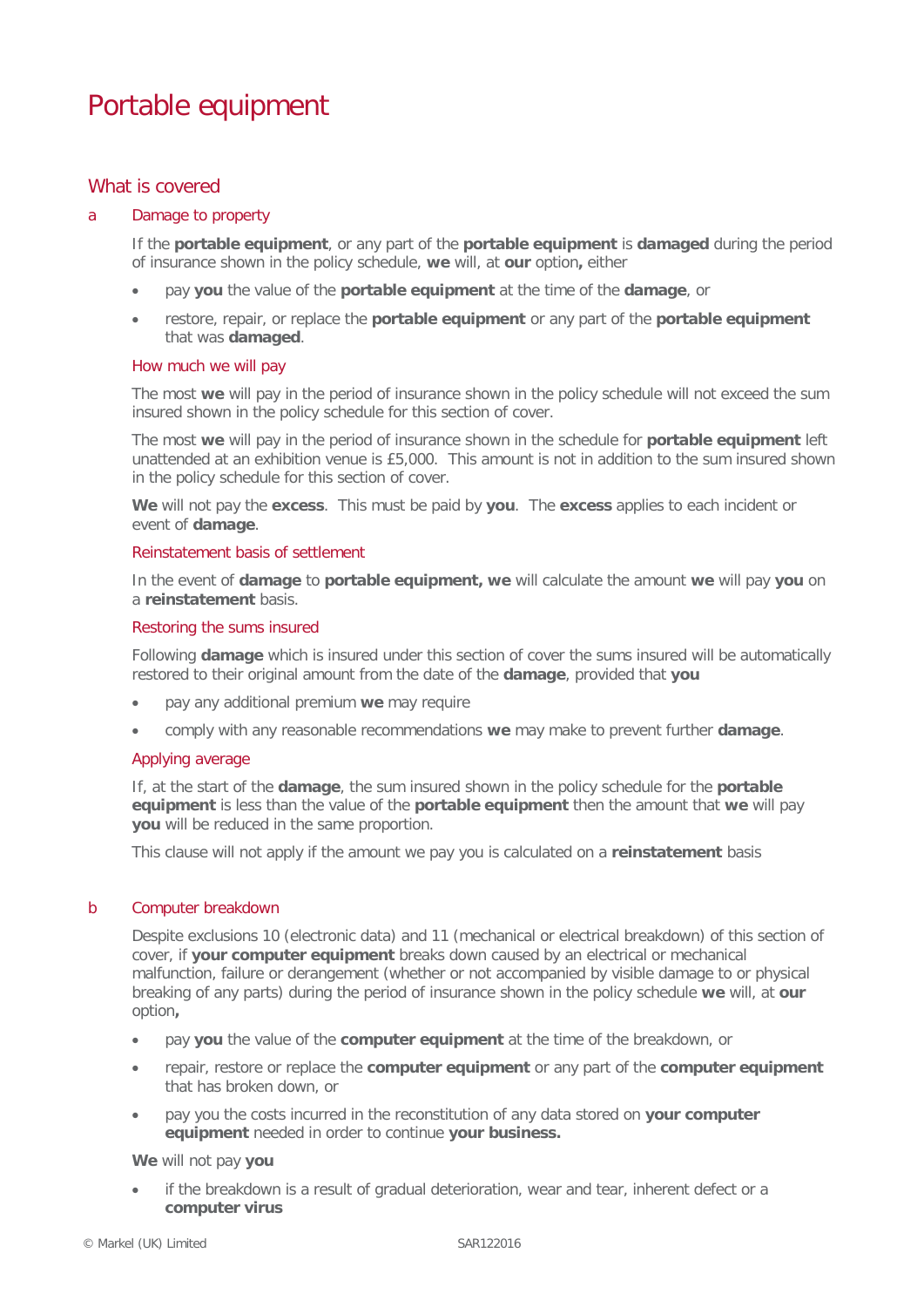- if the **computer equipment** is more than 10 years old from the date of manufacture
- if **you** have not taken all reasonable steps to make back-up copies of all data at least once a week and retained copies away from the **premises**
- if the **computer equipment** is not maintained, serviced or updated in accordance with the manufacturers recommendations.

## How much we will pay

The total amount **we** will pay during the period of insurance shown in the policy schedule will not exceed £5,000.

**We** will not pay the **excess**. This must be paid by **you**. The **excess** applies to every separate incident or event of breakdown.

## What is not covered (exclusions)

## 1 Fines and penalties

**We** will not pay **you** for any

- fine or penalty
- non-compensatory damages.

## 2 Radioactive contaminations and sonic bangs etc

**We** will not pay **you** for a loss that is otherwise covered under this policy if the loss is caused by or arises from

- ionising radiations or contamination by radioactivity from any nuclear fuel or from any nuclear waste from the combustion of nuclear fuel
- the radioactive toxic explosive or other hazardous properties of any explosive nuclear assembly or nuclear component
- pressure waves caused by aircraft and other aerial devices travelling at sonic or supersonic speeds

and in Northern Ireland and the Republic of Ireland only

• riot, civil commotion, strikers, labour or political disturbances, vandals or malicious persons.

## 3 War risks and terrorism

**We** will not pay **you** for a loss that is otherwise covered under this policy if the loss is caused by or arises from

- **war** and/or **terrorism**
- any action taken in controlling, preventing or suppressing **war** and/or **terrorism**
- any unlawful or malicious act committed maliciously by a person or persons acting on behalf of or in connection with any **unlawful association**

regardless of any other cause or event contributing concurrently or in any other sequence to the loss.

• contamination due to **terrorism**

If **we** allege that, because of this exclusion, any loss is not covered by this policy the burden of proving otherwise will be upon **you**.

If any portion of this exclusion is found to be invalid or unenforceable, the remainder shall remain in full force and effect.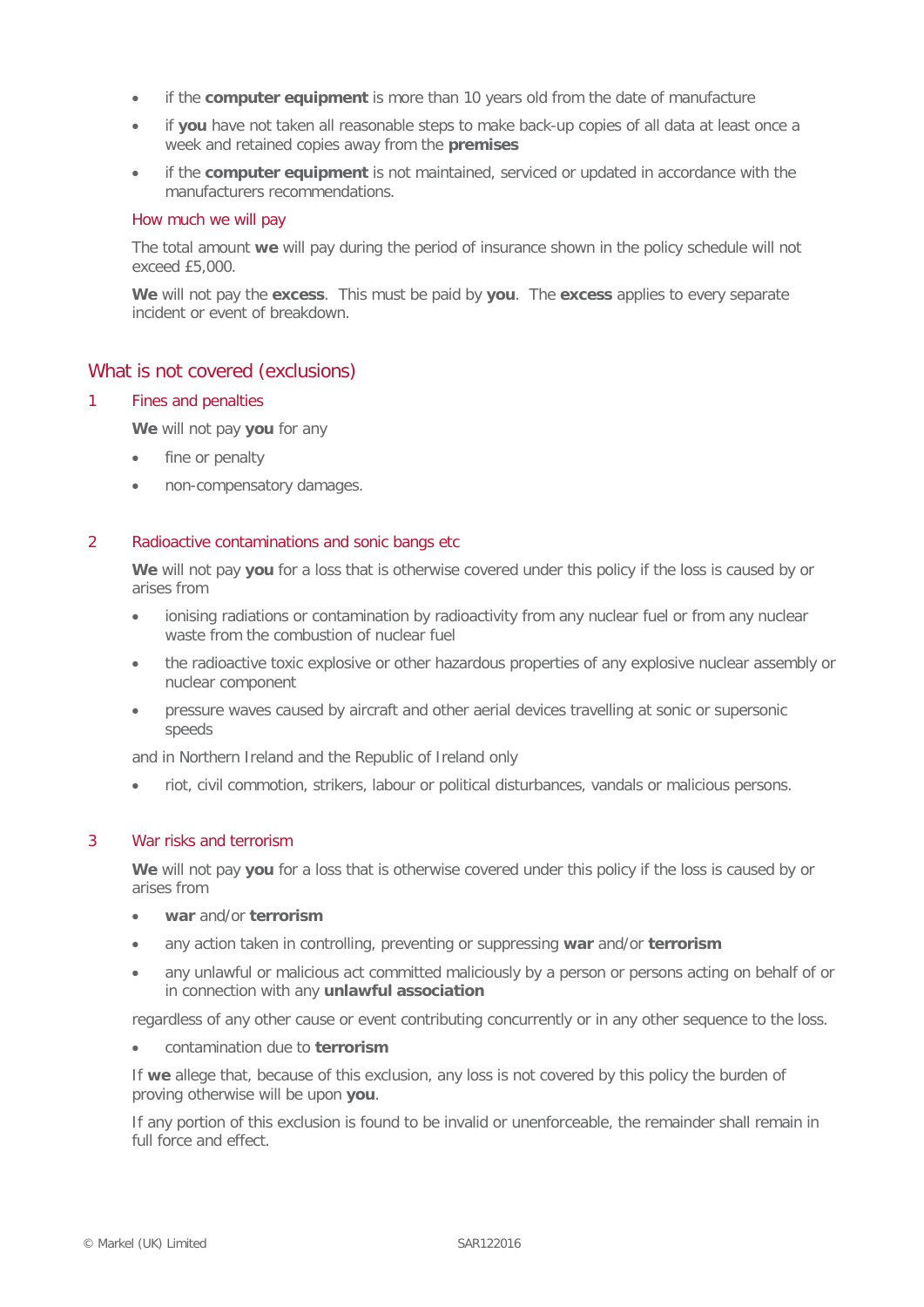## 4 Confiscation etc

**We** will not pay **you** for a loss that is otherwise covered under this policy if the loss is caused by or arises from confiscation, requisition, nationalisation, seizure, detention or destruction by any government, public, local or customs authority.

## 5 Mould

**We** will not pay **you** for a loss that is otherwise covered under this policy if the loss is caused by or arises from **mould** or a **mould event**.

#### 6 Other insurance

**We** will not pay **you** more than **our** rateable proportion where **you** are entitled to payment under any other insurance.

## 7 Wear and tear

**We** will not pay **you** for **damage** caused by or consisting of

- wear and tear
- depreciation
- gradual deterioration
- vermin, moth or insects
- **fungus**
- condensation
- any gradually operating cause, or
- any process of cleaning, dyeing, repairing or renovation.

#### 8 Unexplained Shortages

**We** will not pay **you** for **damage** caused by or consisting of unexplained disappearance or inventory shortage

#### 9 Unattended property

**We** will not pay **you** for **damage** to **portable equipment** caused or consisting of

- unexplained shortage or disappearance
- theft whilst the **portable equipment** is left unattended.

However, with regard to **portable equipment** left

- in vehicles, provided that
	- o the **portable equipment** is concealed in a locked boot area within the vehicle, and
	- o all points of access to the vehicle are securely locked and security devices put in full and proper operation, and
	- o force is used to gain entry to the vehicle and the entry causes external and visible damage to the vehicle

then this exclusion shall not apply to

- o theft or attempted theft of **portable equipment** from an unattended vehicle or
- o theft of **portable equipment** where the vehicle is stolen at the same time.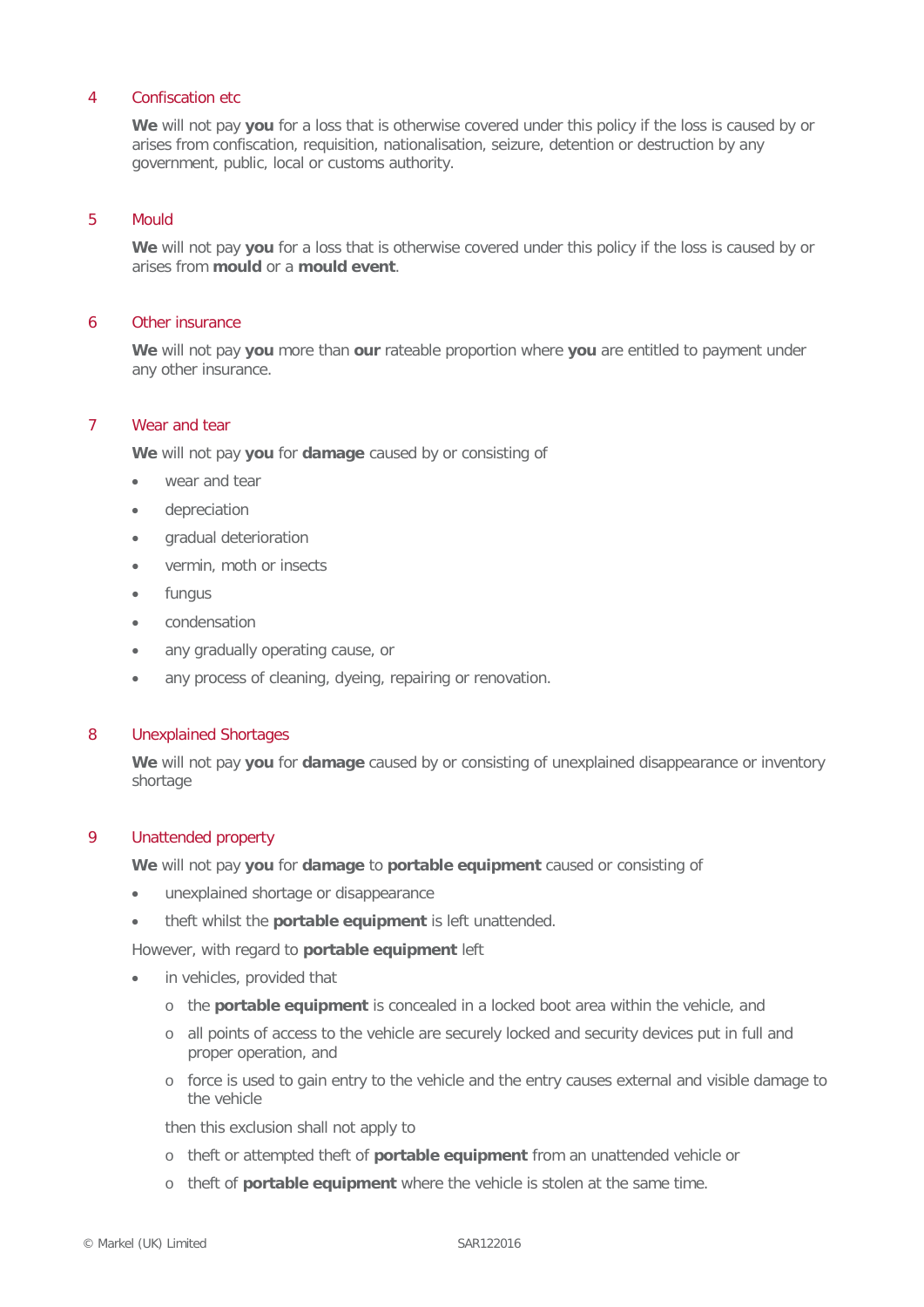- at an exhibition venue, provided that
	- o the **portable equipment** is in a locked display case, cabinet or locker
	- o force is used to gain entry to the **portable equipment**

then this exclusion shall not apply.

## 10 Electronic data

**We** will not pay **you** against **damage**, distortion, erasure, corruption or alteration of **electronic data** from any cause (including **computer virus**) or any resulting loss of use, reduction in functionality, cost or expense, of whatever nature, regardless of any other cause or event contributing concurrently or in any other sequence to the **damage**, distortion, erasure, corruption or alteration.

This exclusion does not exclude physical **damage**, distortion, erasure, corruption or alteration directly caused by fire or explosion.

## 11 Mechanical/electrical breakdown

**We** will not pay **you** for **damage** caused by or consisting of mechanical or electrical breakdown of the **portable equipment** unless caused by accidental damage to the exterior of the **portable equipment**.

## 12 False pretence

**We** will not pay **you** for **damage** caused by the voluntary parting with title or possession of any **portable equipment** insured if induced by any fraudulent scheme, trick, device or false pretence.

# Words with special meanings (definitions)

The following words or phrases have the same meaning wherever they are highlighted in bold in this section of cover. Plural forms of the words defined in this policy have the same meaning when used in the singular form.

**Damage/damaged** means accidental loss, destruction or damage

**Excess** means the first amount of any claim for which **you** are responsible. The amount in respect of this section of cover is £250.

**Insured/you/your/yours** means the person named as the policyholder in the policy schedule.

**Portable equipment** means portable equipment owned by you or for which **you** are legally responsible, used in connection with **your business** including

- **computer equipment**
- photographic equipment
- mobile telephones, or
- equipment, props, exhibits, instruments and aids

other than,

- equipment whilst fitted to a vehicle
- works of art (not including **your** own work), items of gold, silver or other precious metals, or personal effect (including jewellery and watches).